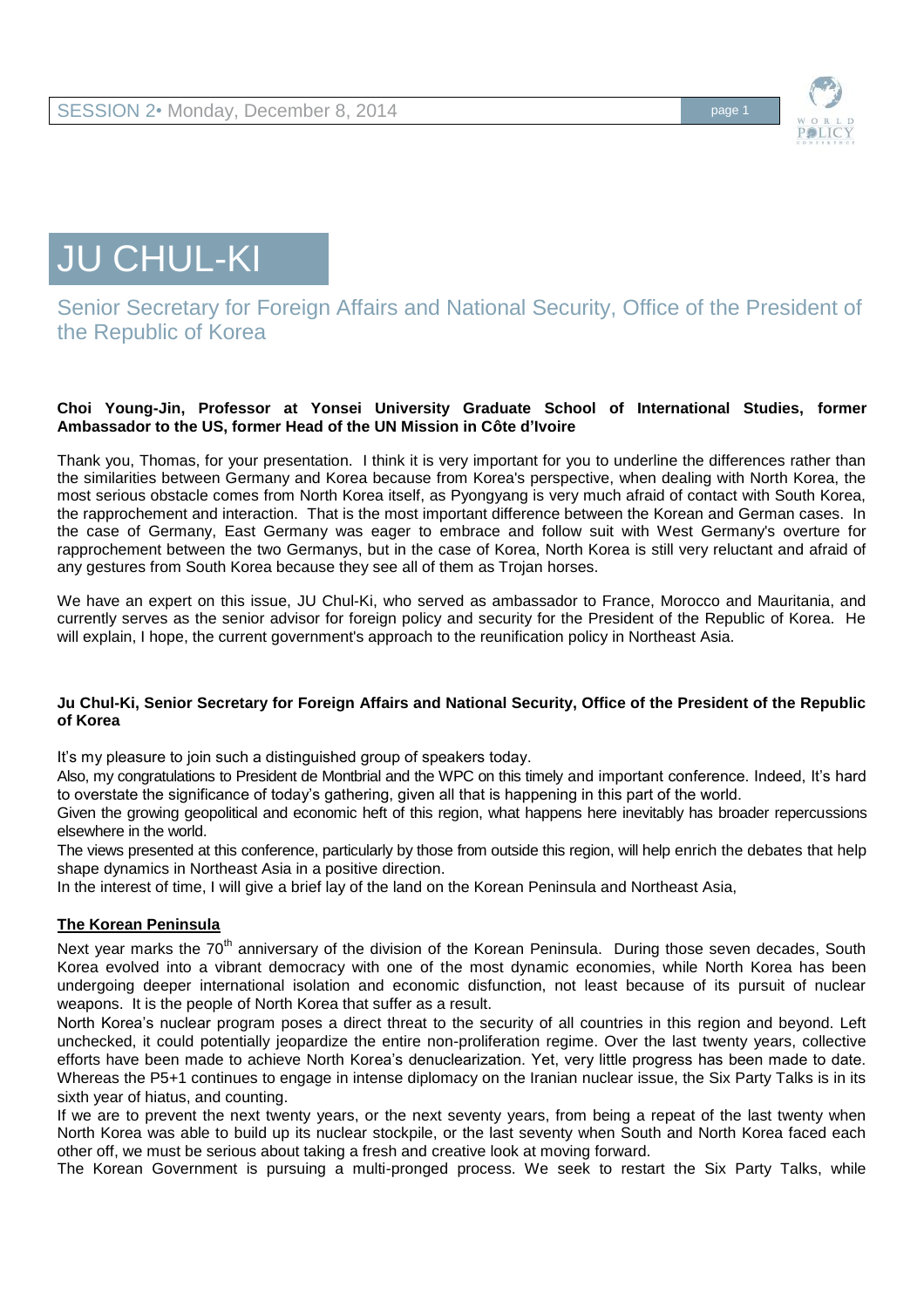

simultaneously pushing for direct inter-Korean dialogue with Pyongyang to cooperate in ways that would help lay the groundwork for our eventual reunification. These include tackling humanitarian challenges, ways to help improve the livelihood of ordinary North Koreans, and ways to restore a sense of common identity as one people. We will of course observe UN sanctions in this process.

We also believe that North Korea's dire human rights situation must be improved. In this regard, we welcome the increased international momentum that this year has seen.

At the same time, North Korea's provocations will be met firmly. In this respect, maintaining a strong Korea-US alliance is very much valid.

Success in denuclearizing North Korea will offer a test-bed for spurring progress in achieving broader nonproliferation goals around the world.

Ultimately, as President Park has been saying, unification can be the silver bullet to resolving many of the key challenges that plague the Korean Peninsula such as the nuclear issue, human rights abuses, and North Korea's social economic challenges. A unification preparation committee has already been launched with a view to paving the way to unification. And we deeply appreciate the support of our partners in the international community for unification.

## **Northeast Asia**

Our approach to the North Korean nuclear issue could also be aided by a regional multilateral security dialogue. For such a framework can help address insecurities that North Korea might have about giving up its nuclear weapons.

But the significance of a regional architecture in Northeast Asia would go beyond its potential contributions to resolving the North Korean question.

This region lies at the intersection of the three largest economies in the world, and has benefited tremendously from globalization. Yet, historical and territorial tensions stand in the way of Northeast Asia's ability to unleash its full potential. A regional mechanism has the potential to mitigate geopolitical tensions and rivalries in the region.

The need for a regional architecture in Northeast Asia is widely recognized, not least by our partners in Europe who are at the avant-garde of regional cooperation.

Secretary-General Ban Ki-moon also stressed a similar point at last month's East Asia Summit in Myanmar. He pointed out that Northeast Asia remains the crucial missing link in UN engagement with regional or sub-regional organizations under Chapter VIII of the UN Charter. He called on the region to explore creating a new security architecture and applauded the Korean Government's initiative to fill this gap.

Such regional mechanisms obviously don't come overnight. Habits of cooperation need to be cultivated. And it is easier to build up such habits of cooperation from soft issues rather than from hard security issues. As countries in the region get used to mutual collaboration in areas like nuclear safety, disaster management, climate action, energy security, they can develop a level of trust necessary for tackling more challenging political and security issues.

Such multilateral cooperation in Northeast Asia can also reinforce the momentum for progress on the nuclear front and in inter-Korean dialogue.

A strengthened security-dialogue structure in Northeast Asia can also interact with other regional groupings like ASEAN, ARF, ASEM as a way of inter-regional cooperation to support world peace and stability.

I hope that the WPC can serve as platforms that generate support for filling the missing links of global connectivity.

## **Global challenges**

As Northeast Asia continues to grow in geopolitical and economic importance, it is increasingly being looked upon to play – one way or another - a greater role in tackling global challenges, be it the fight against climate change, contagious diseases, or terrorism.

Until now, it was the West that has widely been expected to bear the lion's share of contributions for the global commons. Today, it is difficult to imagine plausible solutions to global challenges that do not include Northeast Asia. And there is cause for optimism. In the campaign against the Ebola virus, for instance, we see China making huge contributions in manpower and treasure, following the leadership demonstrated by the US and key European countries. Japan is providing sizable financial assistance and Korea is also stepping up to send health workers to fight the Ebola virus in West Africa. Likewise, Northeast Asian countries have recently announced significant steps to